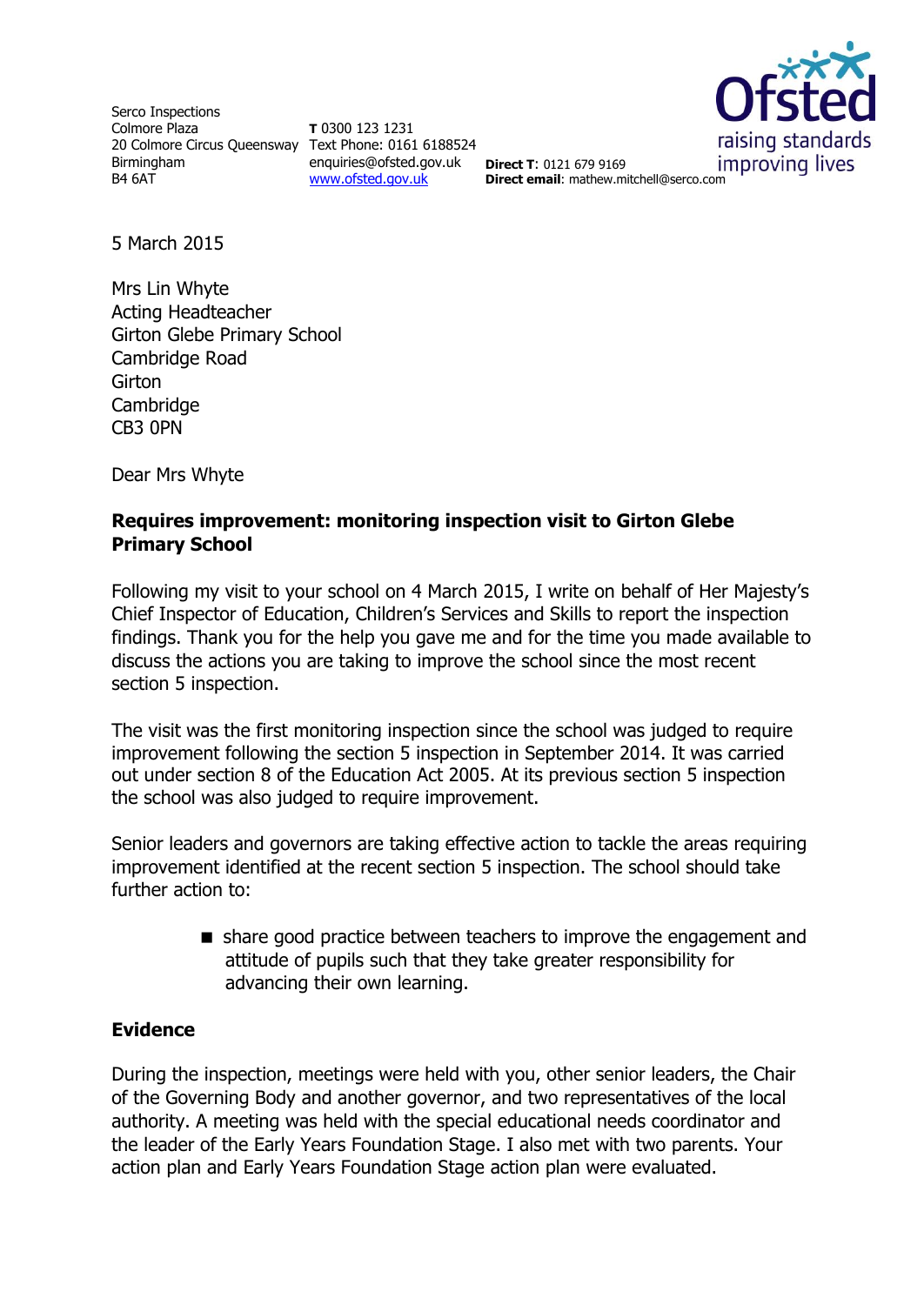

Accompanied by you, I visited a range of lessons where we looked at pupils' work and at examples of teachers' marking. I also spoke to pupils about their learning. With the assistant headteacher I looked at assessment information relating to pupils' attainment and progress.

# **Context**

You took up the position of acting headteacher for three days a week in January to cover the maternity leave of the substantive headteacher. On the remaining two days, the role of acting headteacher is covered by the two assistant headteachers. There have been no other significant changes in staffing since the inspection.

## **Main findings**

The current leadership team have an enthusiastic and unwavering determination to address the areas for improvement identified at the last inspection. This positive attitude is supporting staff to engage in improvement. Many of the actions taken are already starting to bring about positive changes.

You, as a senior leadership team, have developed an accurate view of the strengths and weaknesses of the school. This information has been used to set a clear direction for improvement and staff are whole heartedly supportive of this. As a result, improvements can be seen in the quality of teaching and in the standards of pupils' work. Half-termly recording of the assessment of pupils' progress and teachers' use of this information to plan lessons means that pupils' learning needs are better met. As a result, they are making more rapid progress. In Year 6, pupils are making accelerated progress. However, this recent improvement is not making up for historically poor teaching and, therefore, the proportion of pupils making at least expected progress currently remains below the national level.

The school's action plan details timely and appropriate actions. Staff responsible for the actions and how and when these will be monitored to ensure success are identified. However, the plan does not have a strong enough focus regarding the improvements to be made in pupils' behaviour or the expected developments in their attitudes to learning. Leaders have already identified this is an important priority and there is good practice in some classes. For example, in the Year 1 and 2 class, pupils were taking positive ownership of their learning in mathematics. Each group of students was managing the task set at a level appropriate to their knowledge at the start of the lesson. They were able to complete the task and move on when, as a team, they were ready. As a result pupils remained on task throughout the lesson and their attitudes remained positive.

Through pupil progress meetings, held between leaders and teachers, teachers are being supported to set more challenging long term targets for pupils' attainment. Teachers now know they are responsible for pupils achieving these. These targets are rightly based on pupils' individual starting points. However, the ones established for pupils with special educational needs are not specific enough.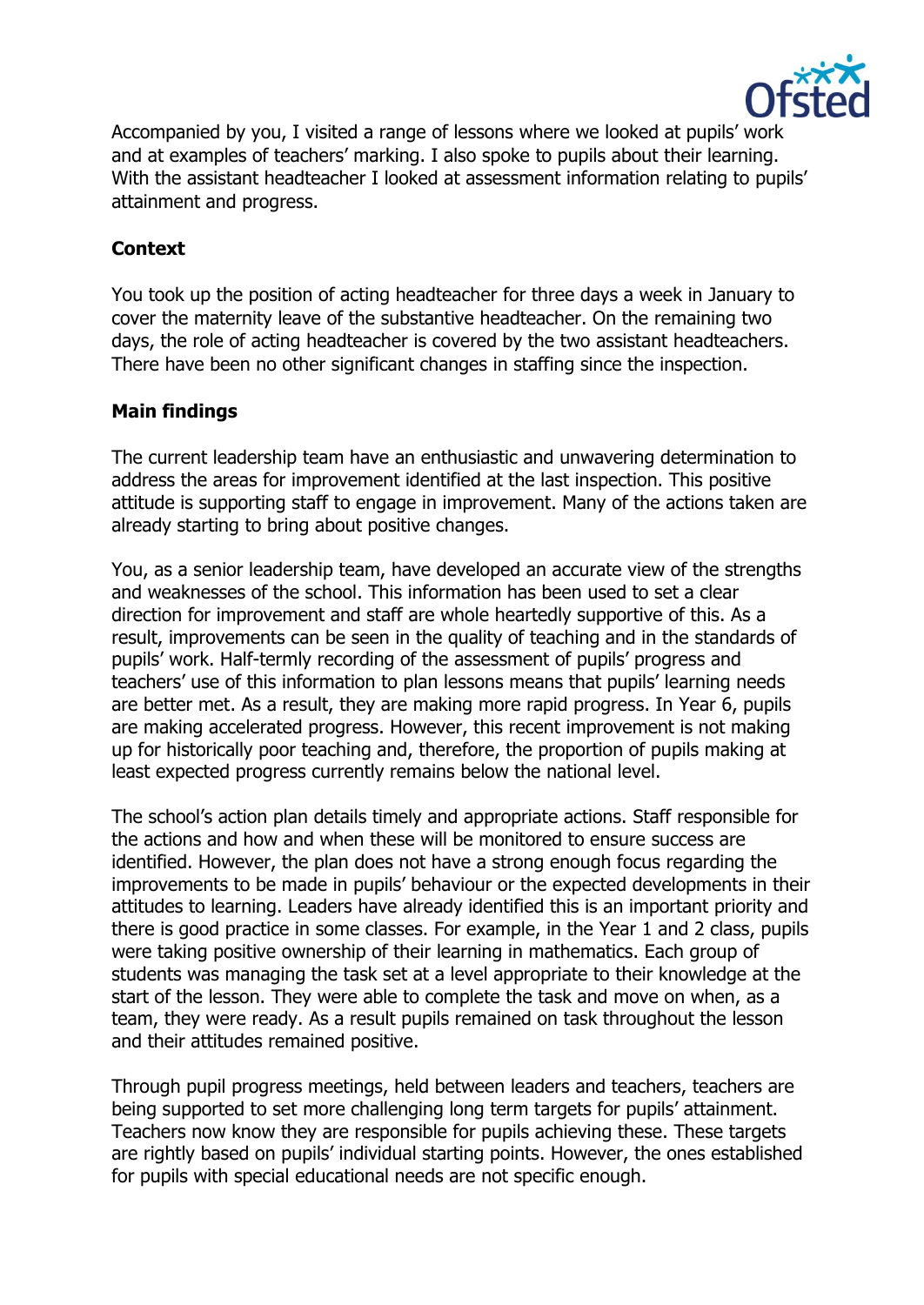

The tracking of assessment information is now used to produce detailed analyses which are shared with staff and governors. This has enabled governors to offer more specific challenge to leaders about the progress made by groups of students. It is also used to identify where progress needs to improve. It is too early to judge if this new tracking system is having a strong impact on improving pupils' progress.

Year 2 assessment information shows that these pupils are not making as much progress as in other years. Leaders have requested external moderation of these assessments to ensure they are accurate and plans are in place to provide extra support for pupils. Because staff have increased knowledge and confidence in teaching phonics (the sounds that letters make) pupils are making rapid progress in reading and assessment information shows that more are on track to reach the expected standard this year than in previous years.

Changes to the learning environment are appreciated by parents and pupils. The vibrant display at the entrance to the school demonstrates to pupils that they are expected to respect the school and that their work and achievements are highly valued. Throughout the school, good quality displays show pupils' work at its best.

The governing body have taken on the challenge of moving the school forward with great determination and are rapidly developing their skills through a range of training. They have sought opportunities to be better informed about how the school is developing. For example, through attending pupil progress meetings so that they can check information first hand. Governors are beginning to use the outcomes from teachers' performance reviews to support decisions regarding pay increases.

### **External support**

The local authority supported the governors putting the current leadership arrangements in place which is proving to be effective. Advisers have taken timely and appropriate action to increase the level and range of support provided to the school. This includes well focused development of the early years environment.

Advisers are also providing bespoke support for individual teachers as well as whole staff training in improving the quality of teaching. Staff have engaged positively with the challenge they are offered through observations of their work and as a result are improving their practice effectively.

Ofsted may carry out further visits and, where necessary, provide further support and challenge to the school until its next section 5 inspection.

I am copying this letter to the Chair of the Governing Body and the Director of Children's Services for Cambridgeshire.